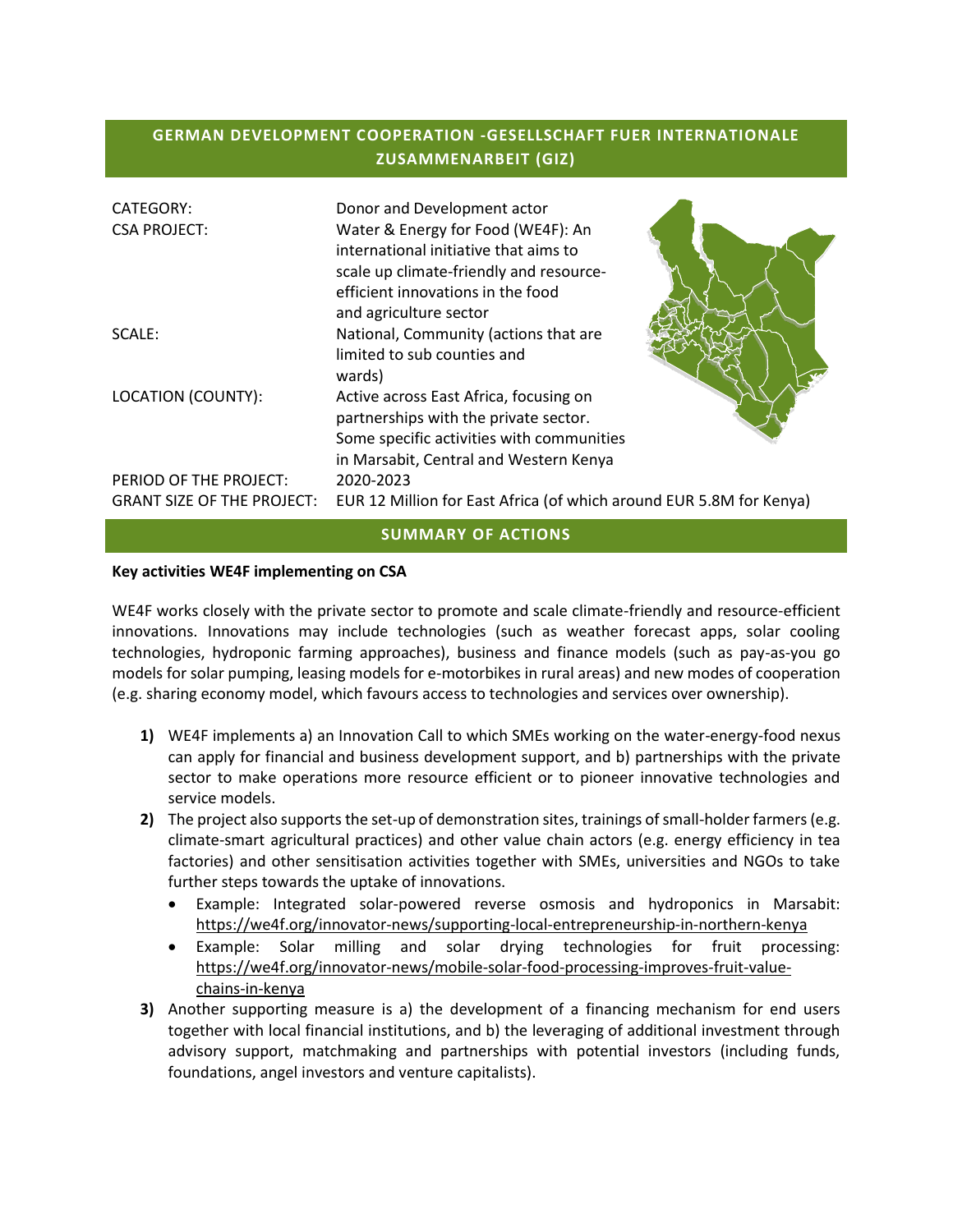- **4)** In order to create an enabling environment for the innovations of the SMEs to reach scale, the project seeks the dialogue and consultations with policy makers, industry associations and other key stakeholders. The activities will be further specified once the Innovation Call (No. 1) is completed in an effort to most effectively support the SMEs.
- **5)** WE4F works closely with its partners across the globe to share knowledge, host study tours, create global knowledge tools and platforms and expand technical networks.
	- *Example*: TV show on how to get and use solar-powered irrigation [https://we4f.org/innovator-news/using-tv-to-educate-millions-of-farmers-about-solar](https://we4f.org/innovator-news/using-tv-to-educate-millions-of-farmers-about-solar-powered-irrigation)[powered-irrigation](https://we4f.org/innovator-news/using-tv-to-educate-millions-of-farmers-about-solar-powered-irrigation)

## **CONTEXT THE PROJECT**

Extreme weather events and changing rainfall patterns are part of the climatic changes experienced by Kenyan farmers. WE4F works with the private sector to promote and scale climate-friendly solutions for small-holder farmers to adapt to changing weather patterns and build resilience to climate change impacts. Moreover, WE4F promotes climate-smart food production and processing practices through demonstration sites and trainings, encouraging farmers to use natural resources more efficiently.

- **Marsabit**: Communities in Northern Kenya face challenging conditions where water is scarce and climate change effects exacerbate such challenges. In October 2020, WE4F and the Turkana Basin Institute (TBI) started a joint project, aiming to improve access to water and energy in the arid part of Northern Kenya, and to promote local entrepreneurship of hydroponic vegetable farmers.
- **Central Kenya**: When it comes to crop production, Kenyan farmers face several challenges. The effects of climate change, like droughts or floods, lead to reduced harvests or poor-quality crops. During the peak of harvest season, increased fruit supplies lead to lower prices at local markets. A large portion of harvested fruit products never reach consumers and are instead left to rot and become waste. WE4F and Miyonga Fresh Greens, a Kenyan fruit processing company, therefore partnered up to pilot climate-smart food processing technologies, such as solar-powered mills, dryers, and cold storage, to use lower quality fruits to make dried or powdered products that can be sold to global markets.

### **OBJECTIVE OF THE CSA PROJECT**

The overall objective (impact) of the project is to increase food production and income of smallholder farmers through greater agricultural productivity and more sustainable practices of natural resource use. The specific objective (outcome) is the upscaling of climate friendly, energy and/or water efficient innovations and to strengthen the innovative potential of entrepreneurs for a more productive and ecological sustainable food production. As such, the project contributes to SDG 2 on Zero Hunger, SDG 6 on Water and Sanitation, SDG 7 on Energy, SDG 13 on Climate Change, and SDG 17 on Partnerships.

## **PARTICIPATION IN KEY CLIMATE &AGRICULTURE NETWORKS**

ASNET

#### **INVOLVEMENT IN CLIMATE SMART AGRICULTURE WORK)**

- Knowledge dissemination (education and awareness creation)
- Technology transfer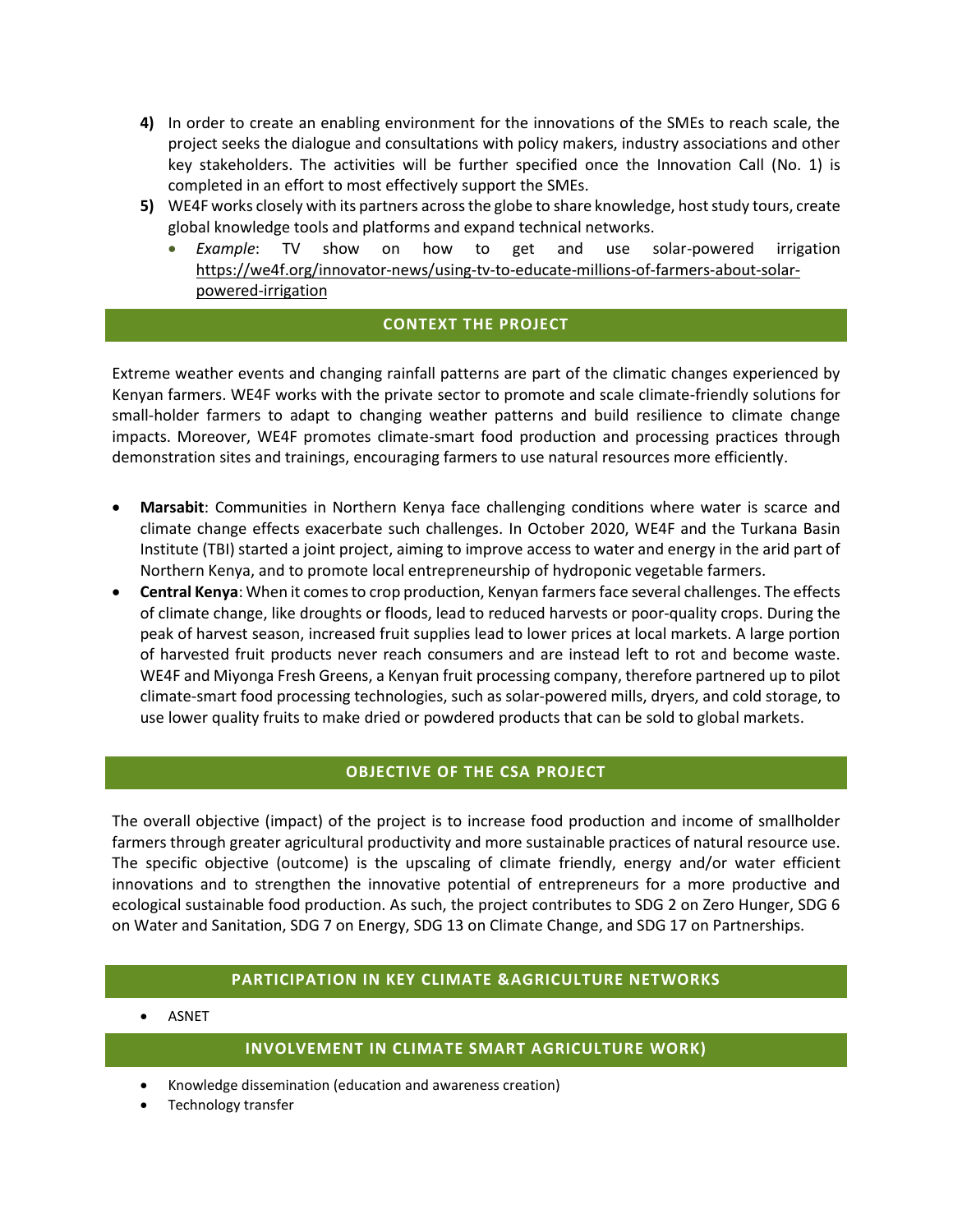- Coordination and networking
- Financing of climate smart agriculture actions

#### **RELEVANCE OF CSA MSP TO SCOPE OF WORK**

- Information about CSA
- Networking
- Learning and exchange
- Reporting and showcasing
- Develop new business
- Influence policy environment

### **RECOMMENDATION ON WAYS TO SUPPORT MSP**

- Dissemination of climate smart agriculture knowledge and technologies
- Developing capacities of key actors involved in climate smart agriculture implementation
- Monitoring, evaluation and audit of climate smart agriculture aspects to enhance accountability

#### **WHAT APPROACHES ARE YOU USING TO IMPLEMENT CSA?**

- **•** Conservation Agriculture
- Sustainable Agriculture
- Good Agricultural Practices

# **ACTIVITIES BEING IMPLEMENTED BY WE4F, COUNTIES OF IMPLEMENTATION AND CSA INDICATORS MONITORED**

| <b>FARM LEVEL</b>         | <b>COUNTY</b>                                                            | <b>TARGET (NO OF</b><br><b>FARMERS)</b>                                     | <b>CSA INDICATORS MONITORED</b>                                                                                                                                                                                                                                                                                                                                                                                                             |
|---------------------------|--------------------------------------------------------------------------|-----------------------------------------------------------------------------|---------------------------------------------------------------------------------------------------------------------------------------------------------------------------------------------------------------------------------------------------------------------------------------------------------------------------------------------------------------------------------------------------------------------------------------------|
| Smart water<br>management | Countrywide-<br>depending on where<br>private sector<br>partners operate | 65000 small-holder<br>farmers with focus on<br>youth, women and the<br>poor | Number of demo measures<br>$\bullet$<br>that show end users and<br>multipliers the potential of<br>climate-friendly, energy<br>and/or water efficient<br>innovations for<br>productivity and income<br>increases have been<br>carried out in three<br>countries of the hub<br>region.<br>Number of funded<br>$\bullet$<br>innovators that successfully<br>marketed their climate-<br>friendly, energy and/or<br>water efficient innovations |
|                           |                                                                          |                                                                             | with sales increases of 20%                                                                                                                                                                                                                                                                                                                                                                                                                 |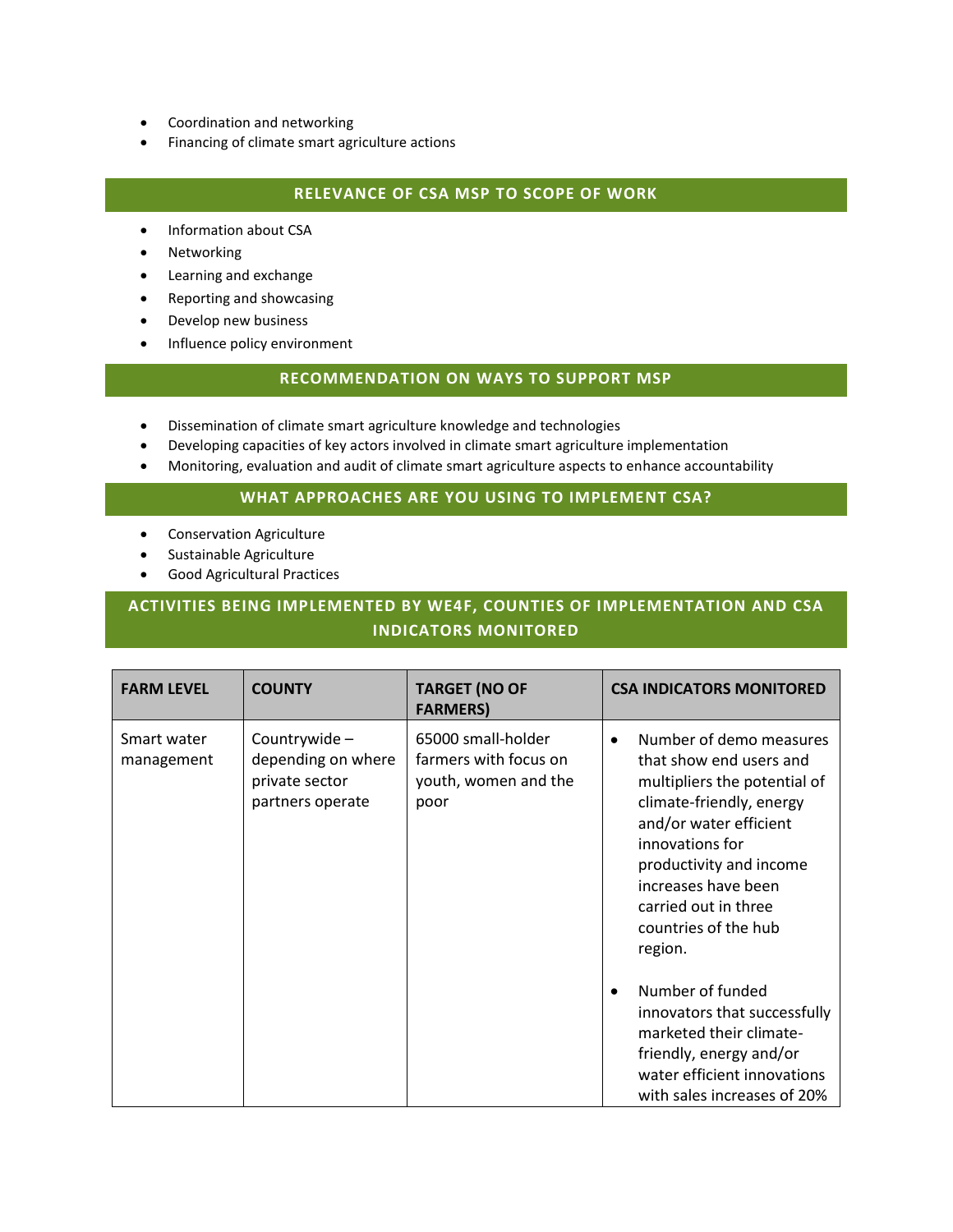| Gender (Youth<br>and Women<br>inclusion in<br>CSA) | Countrywide-<br>depending on where<br>private sector<br>partners operate | 2,500 multipliers have<br>been informed about<br>potentials of innovations<br>in the course of capacity<br>development measures.<br>40% of whom are<br>women. | Number of demo measures<br>that show end users and<br>multipliers the potential of<br>climate-friendly, energy<br>and/or water efficient<br>innovations for productivity<br>and income increases have<br>been carried out in three<br>countries of the hub region.                                           |
|----------------------------------------------------|--------------------------------------------------------------------------|---------------------------------------------------------------------------------------------------------------------------------------------------------------|--------------------------------------------------------------------------------------------------------------------------------------------------------------------------------------------------------------------------------------------------------------------------------------------------------------|
| <b>BEYOND FARM</b><br><b>LEVEL</b>                 |                                                                          | <b>TARGET BENEFICIARIES</b>                                                                                                                                   | <b>INDICATORS MONITORED</b>                                                                                                                                                                                                                                                                                  |
| Renewable<br>energy                                | Countrywide-<br>depending on where<br>private sector<br>partners operate | 65000 small-holder<br>farmers with focus on<br>youth, women and the<br>poor                                                                                   | Number of demo<br>measures that show end<br>users and multipliers the<br>potential of climate-<br>friendly, energy and/or<br>water efficient innovations<br>for productivity and<br>income increases have<br>been carried out in three<br>countries of the hub<br>region.                                    |
|                                                    |                                                                          |                                                                                                                                                               | water efficient<br>innovations propagated<br>by innovators (2 of which<br>use digital solutions).<br>Number of smallholder<br>farmers and other end-<br>users (e.g. companies) $-$<br>disaggregated by gender<br>and income - using energy<br>or water-efficient WE4F<br>innovations in their<br>activities. |
|                                                    |                                                                          |                                                                                                                                                               | Number of smallholder<br>farmers that have<br>introduced climate-<br>friendly, energy and/or                                                                                                                                                                                                                 |
|                                                    |                                                                          |                                                                                                                                                               | on average compared to<br>before funding. (30% led by<br>women)                                                                                                                                                                                                                                              |